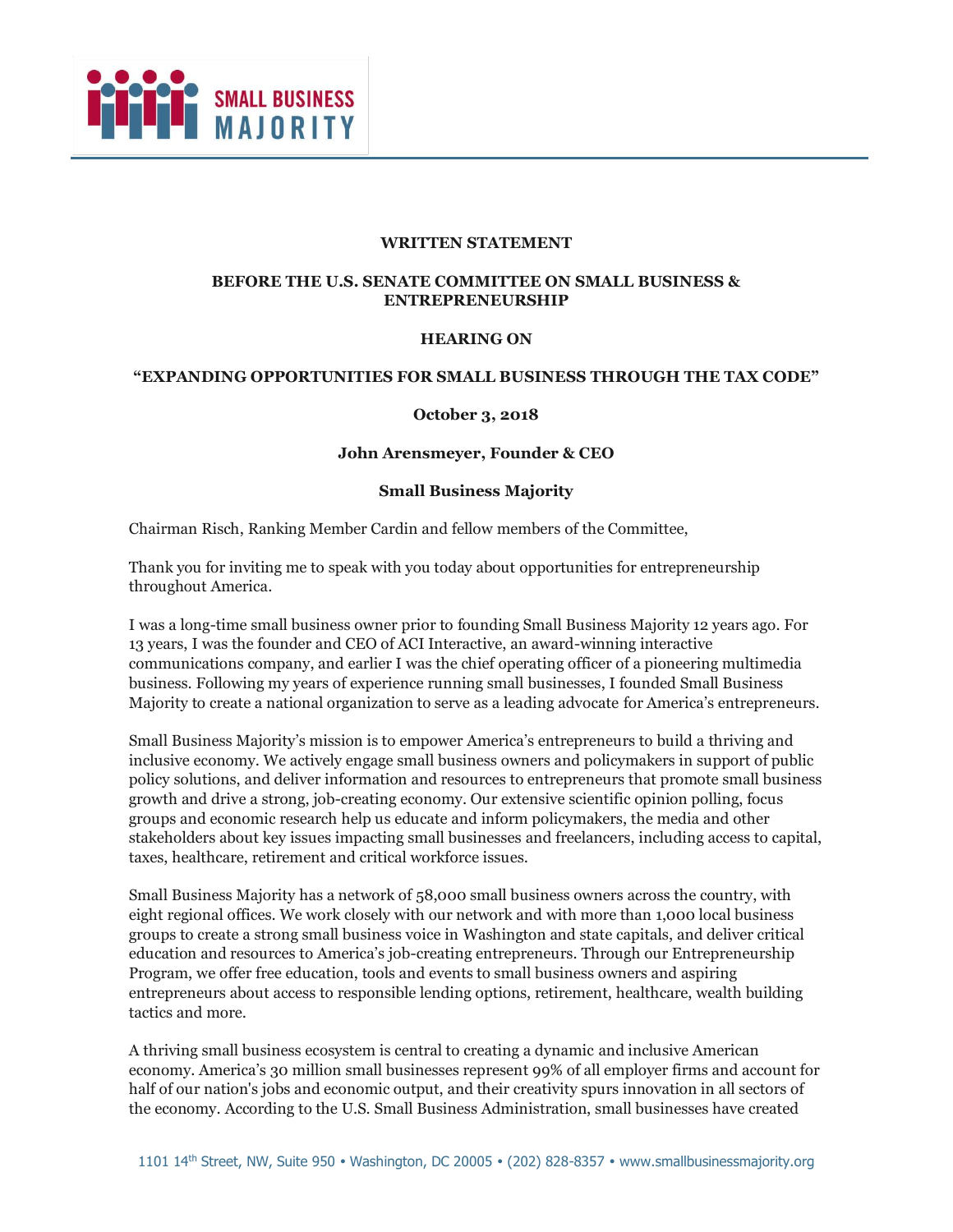two out of three new private-sector jobs since the Great Recession.<sup>1</sup> Private-sector job creation at small- and medium-sized businesses has outpaced the rate of large-size companies for every month of 2017, per ADP's National Employment Report.<sup>2</sup>

It is because of this undeniable importance that the decline in the rate of business formation is particularly troubling. According to the U.S. Census Bureau, 414,000 startups were created in 2015, down from the pre-recession average of 524,000 between 2002 and 2006, a roughly 25% decline.<sup>3</sup> That translates to fewer jobs created by startups, and less innovation in our economy. We must pursue and enact policies that will reverse this trend and enable entrepreneurs to unleash their potential and boost prosperity for all.

The 2017 Tax Cuts and Jobs Act was a missed opportunity to encourage entrepreneurship and streamline policies that reduce red tape for our nation's small business owners. Indeed, we believe the law will hurt small businesses and the economy because it will increase the deficit by \$1.5 trillion without giving Main Street a real tax break. Despite the failure to enact meaningful tax reform for our nation's entrepreneurs with the Tax Cuts and Jobs Act, there are numerous concrete tax policies legislators should consider to expand opportunities for small businesses, especially for our nation's 22 million solo entrepreneurs.

## **The 2017 Tax Cuts and Jobs Act left Main Street small businesses behind**

The Tax Cuts and Jobs Act was written to the benefit of large corporations and wealthy individuals, not Main Street small businesses. A priority of this legislation was to slash corporate tax rates from 35% to 21% even though only 5% of small businesses pay corporate taxes.<sup>4</sup> Adding \$1.5 trillion to the deficit at a time of economic prosperity will do nothing to help small businesses, and it certainly doesn't level the playing field.

Additionally, the law's treatment of pass-through entities gives the bulk of the benefit to the wealthiest pass-through entities, rather than Main Street. Indeed, data from the Joint Committee on Taxation (JCT) reveals a whopping 44% of the new pass-through deduction (\$17.8 billion) will benefit approximately 200,000 individuals making \$1 million or more.<sup>5</sup> In 2024, this will increase to \$31.6 billion.

According to the JCT report, the majority of the 2018 tax reduction benefit will go to the top 2.3% of pass-through firms, and by 2024 that percentage drops to one percent. <sup>6</sup> A business owner with \$600,000 per year will save almost 25 times that of an owner with \$75,000 in income, despite only earning eight times more. According to the Small Business Administration, the median income for individuals self-employed at their own incorporated businesses was \$50,347 in 2016.<sup>7</sup> It is also important to note that not all pass-through businesses are small firms: According to the Tax Policy Center, less than two percent (1.7%) of all pass-through businesses, with average profits of three-

<sup>3</sup> "A Start-Up Slump Is a Drag on the Economy. Big Business May Be to Blame," *The New York Times*, September 2017,

i,

<sup>1</sup> Small Business Administration FAQs, June 2016, https://www.sba.gov/sites/default/files/advocacy/SB-FAQ-2016\_WEB.pdf

<sup>2</sup> ADP National Employment Report, January-August 2017, http://www.adpemploymentreport.com/

https://www.nytimes.com/2017/09/20/business/economy/startup-business.html

<sup>4</sup> Brookings Institution, "Nine facts about pass-through businesses," May 2017, https://www.brookings.edu/research/9-factsabout-pass-through-businesses/

<sup>5</sup> Joint Committee on Taxation, "Tables Related to the Federal Tax System as in Effect 2017 through 2026," April 2018, https://www.jct.gov/publications.html?func=startdown&id=5091

<sup>6</sup> Ibid.

<sup>7</sup> Small Business Administration, 2018, https://www.sba.gov/sites/default/files/advocacy/2018-Small-Business-Profiles-US.pdf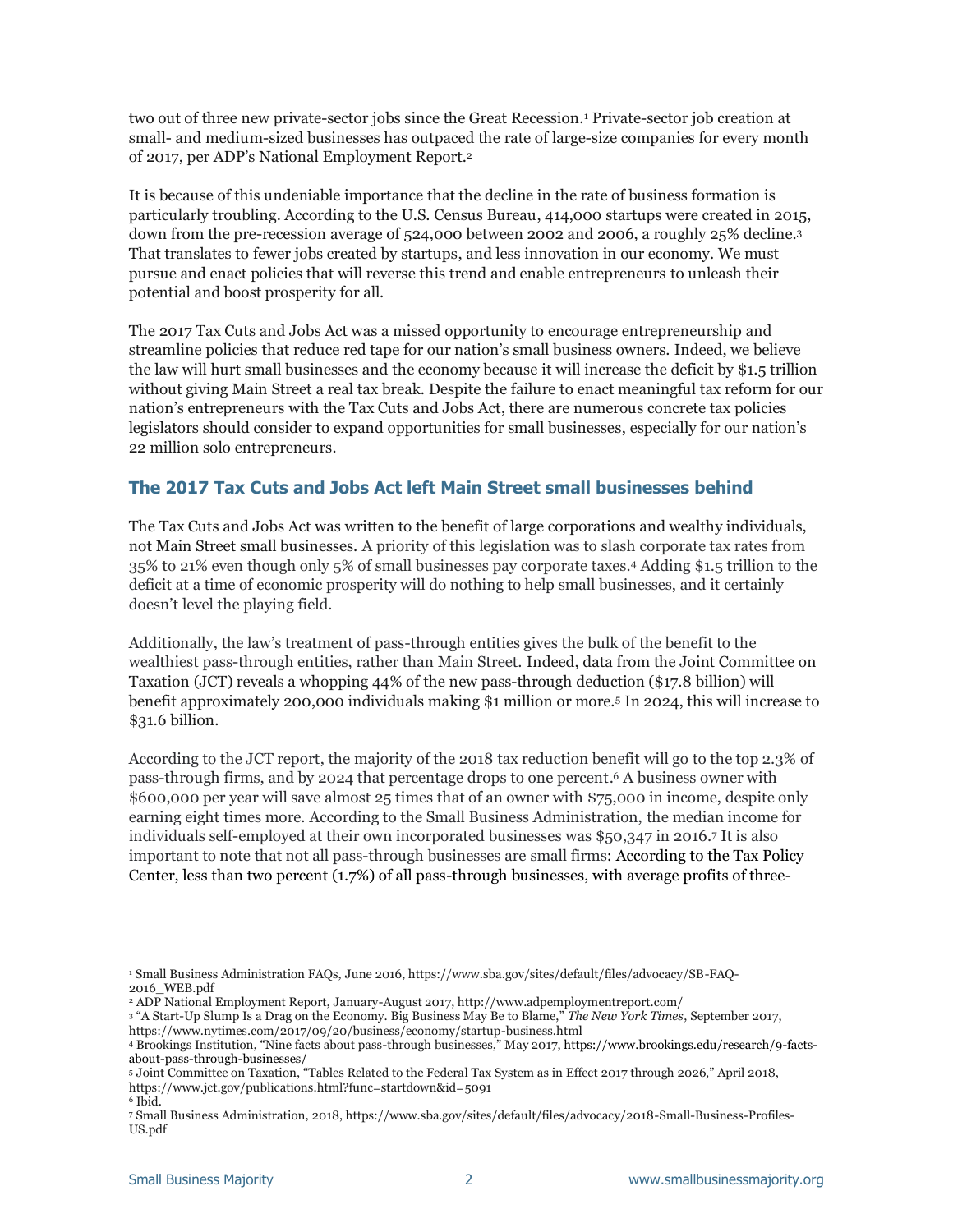quarters of a million dollars, account for the majority of all pass-through income—hardly your typical Main Street small business.<sup>8</sup>

Jessica Jolly, a solo-entrepreneur in Illinois and a member of our Small Business Council, told us that she doesn't feel the tax law did anything to help incentivize small business growth or retention, particularly for people like her—independent small business owners in their 50s and 60s who are leaving the corporate world but not ready for retirement. She noted that rather than wasting resources by giving corporations a break, the tax system should encourage more people to start businesses or to become solo-entrepreneurs.

Policymakers missed a once-in-a-generation chance to craft tax reform that would have made life easier for America's small businesses. This is why we proposed a different solution that would have benefitted small businesses from the "bottom up" during the debate over tax reform last year. Specifically, we proposed allowing small businesses to deduct their first \$25,000 in business income whether or not they file their tax returns as a pass-through entity or as a C-Corporation. This would have ensured that changes to the tax code would have a significant, direct benefit to small businesses and self-employed individuals as opposed to large businesses, hedge funds and the very wealthy.

A proposal like this appealed to Nancy Clark, a member of our Small Business Council and owner of Drive Brand Studio, a small business focusing on marketing and PR in New Hampshire. She noted that the 2017 tax cuts didn't do anything for her as a small business owner, and that a bottom-up tax approach would have helped small businesses by allowing them to truly reinvest in their business. She added that legislation should instead focus on creating tax rates that benefit small businesses of all sizes to help them compete with big business. She said, "I truly believe the tax law was never meant to benefit true small businesses like me. It's unfortunate for me and my fellow New Hampshire small businesses because 'mom and pop' shops and small local firms like mine are the backbone of this state and our country. To see the tax law not provide support for us is truly disappointing, to say the least."

# **Tax cuts are too complicated, allow for more loopholes and won't spur investment**

The tax cuts are structured in a way that is convoluted and benefits those at the top far more than lower-income business owners, with the majority of benefits going to the wealthiest pass-through business entities. Small business owners who do see any benefit will not receive enough savings to grow or invest back in their businesses.

A report co-authored by Anne Zimmerman, a member of our national Small Business Council who owns a small public accounting firm in Ohio, found the 20% deduction on qualified business income is unlikely to generate enough savings for real small businesses to hire new employees, invest back into their businesses or make operational improvements.<sup>9</sup> Additionally, recent polling from ZipBooks, an online accounting software company that serves more than 100,000 small businesses, found 88% of small business owners say the new tax cuts have had no impact on their hiring decisions. 10

i<br>I

<sup>8</sup> Tax Policy Center, "Distribution of Business Income, by Statutory Marginal Tax Rate; Current Law, 2017," March 2017, https://www.taxpolicycenter.org/model-estimates/distribution-business-income-march-2017/distribution-business-incomestatutory

<sup>9</sup> Businesses for Responsible Tax Reform, "The Tax Cuts and Jobs Act: Implications for Small Businesses," May 2018, https://docs.wixstatic.com/ugd/4a8609\_5ae6299d49534af6b27acb872d044e30.pdf

<sup>10</sup> ZipBooks, "Tax cuts advertised to fuel spending on jobs, yet small business owners feel differently," September 2018, https://zipbooks.com/blog/tax-cuts-impact-on-small-business-owners/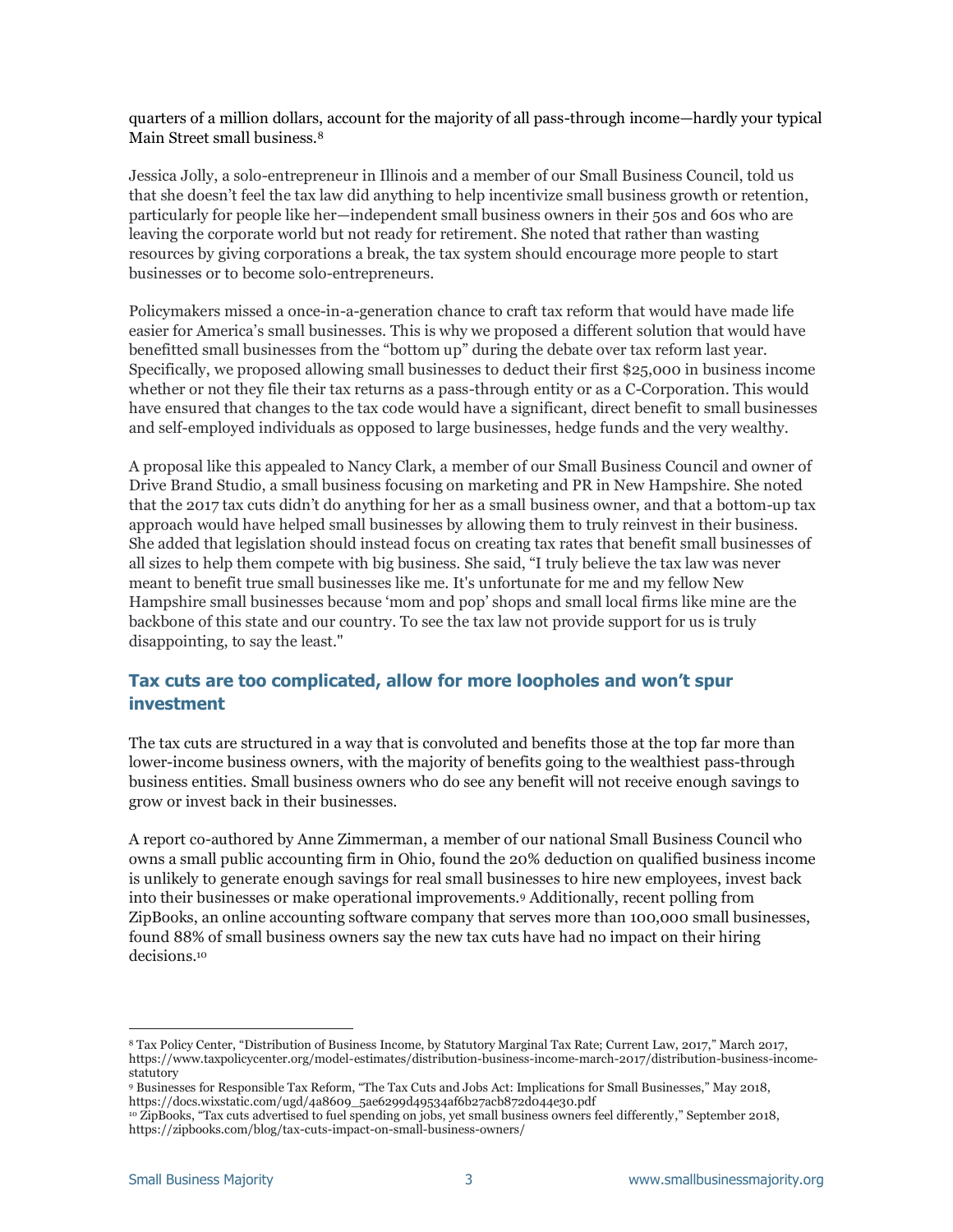The complexity of the new deduction means that any savings will likely go towards tax professionals to help entrepreneurs navigate their taxes. Small Business Majority member Clifton Broumand, Owner of Man & Machine Inc., a medical keyboard and mouse manufacturer in Landover, Maryland, noted that he feels like the tax bill was designed for businesses at the top of the food chain, not small businesses like his. He added that the process of filing taxes has gotten even more difficult, and he has seen no benefit or savings from the tax law.

Given these sentiments, it's not surprising that the National Small Business Association found in a recent survey of its members that a mere 7% say they think filing taxes will become easier under the new tax law, and 1 in 3 say they already spend more than 40 hours each year on federal taxes.<sup>11</sup> An additional 1 in 3 say businesses plan to, or are considering, switching from a pass-through entity to a C-Corporation as a result of the Tax Cuts and Jobs Act, with the majority saying the temporary nature of the small business tax cuts is an issue for their business.

And importantly, a tax code with a large gap between top individual rates and top pass-through rates will encourage some wealthy individuals to game the system by simply declaring themselves passthrough business entities. While the new law exempts certain industries from accessing the passthrough rate, there is no way to guard against all abuse of the pass-through rate and ensure that this does not primarily benefit hedge fund managers, lobbyists, lawyers and investment bankers—rather than Main Street small businesses.

Simply put, small business owners wanted a simplified and more streamlined tax system that would also help level the playing with large corporations, and they got the opposite.

### **Policy recommendations to better serve our nation's entrepreneurs**

Now that the 2017 Tax Cuts and Jobs Act is established law, we must turn to concrete policy solutions that could better serve our nation's entrepreneurs within the reformed system. This includes the following recommendations:

- **Ensure Opportunity Zones guidelines are designed to benefit Main Street small business owners rather than focusing on incentivizing real estate development.** As to date, little detail has been revealed about how investments in Opportunity Zones enacted by the 2017 Tax Cuts and Jobs Act will be implemented. While these investments hold the potential to benefit small businesses, especially those in underserved communities, they must be implemented responsibly. This could include requiring reporting metrics that measure program success based on the number of jobs created, where those jobs are located, employee wages and the number of businesses created, particularly businesses formed by women or people of color.
- **Make the New Markets Tax Credit permanent**. This tax credit, which is set to expire at the end of 2019, has helped attract more than \$60 billion in private sector funding to build businesses in economically-distressed communities across the United States.
- **Align form 1099 reporting thresholds and streamline income reporting for independent workers**. Independent workers receive either a Form 1099-MISC or a Form 1099-K depending on how they are paid—if they are paid via cash or check, they receive a 1099-MISC if they are paid \$600 or more. However, if they are paid electronically, they only receive a 1099-K if they receive at least \$20,000 in payments and are involved in more than 200 transactions with that network. These independent contractors are still required to pay taxes on income received below this threshold, but are expected to track and report their own

ł

<sup>11</sup> National Small Business Association, 2018 Small Business Taxation Survey, http://nsba.biz/wpcontent/uploads/2018/04/Tax-Survey-2018.pdf